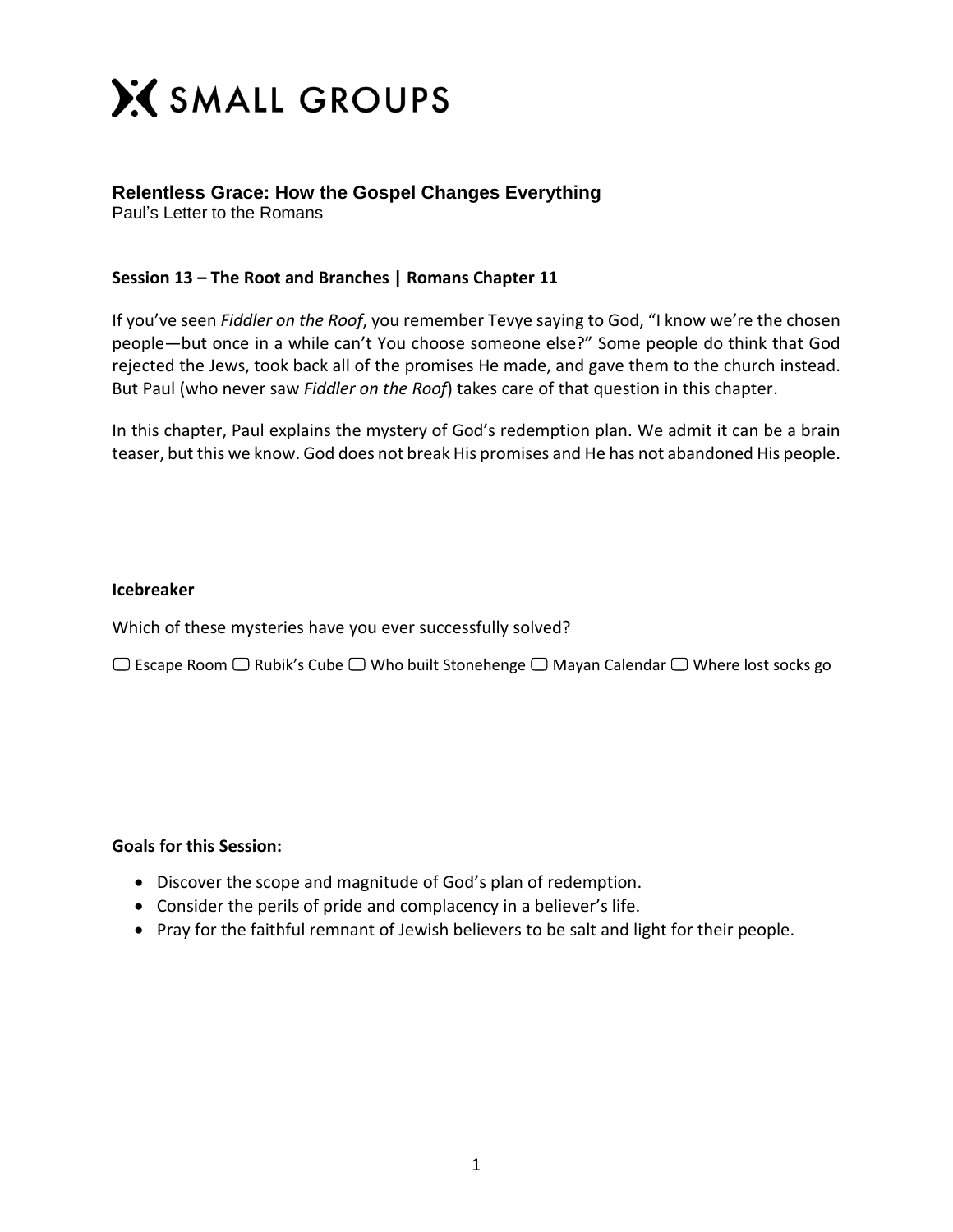# **Rejected? No Way!**

## **Romans 11:1–24**

Paul didn't shy away from calling out Israel for rejecting the gospel, but he had more to say.

- 1. **What Paul remembered** (verses 1–10). Paul cites proof that God is not finished with Israel.
	- a. Paul starts with the most personal evidence he could offer. Himself! What made Paul living proof that God wasn't done with Jews? You can use the following references or simply list what comes to mind about Paul. (Acts 9; 1 Corinthians 15:1–10; 1 Timothy 1:16)
	- b. *Elijah and the remnant*. Read the story for yourself (1 Kings 19) but there's a reason Paul applies it to his own generation. Elijah thought all of Israel had rejected God—and from outward appearances, it sure looked that way. Elijah was ready to quit on his people (and life). So God kindly lifted Elijah out of his funk. God let the weary prophet know there was a faithful remnant. He wasn't alone. God had a plan, and it was time for Elijah to go home. There was still more work to be done.

For Paul, this was tremendously encouraging. Share one takeaway lesson for yourself.

- 2. **What Paul knew** (verses 11–15). For Paul, the rub of his kinsmen rejecting Jesus was hard; would they never respond? In these verses, Paul explains what he knew of God's master plan for His people.
	- a. How did Israel's blindness result in blessing for the Gentiles?
	- b. How did Paul see salvation among the Gentiles as ultimately working for the Jews' benefit?

#### **Good to Know**

Soon after his conversion, God told Paul that he would take the gospel to Gentiles (Acts 9:15-16). We see how this played out in Acts, in a familiar pattern wherever Paul went. He visited the synagogues first and gave the gospel to fellow Jews; they rejected it so he took it to Gentiles (Acts 13:42-52).

c. If we assume that because Paul knew God's plan, he never grappled with the hard parts, we forget how human he was. He already expressed his own grief and longing for the salvation of his people. According to verse 15, what did Paul take comfort in knowing?

What painful situation has you leaning into God and looking ahead to better days? What brings you comfort?

Romans 8:28

Jeremiah 29:11

Isaiah 43:18–19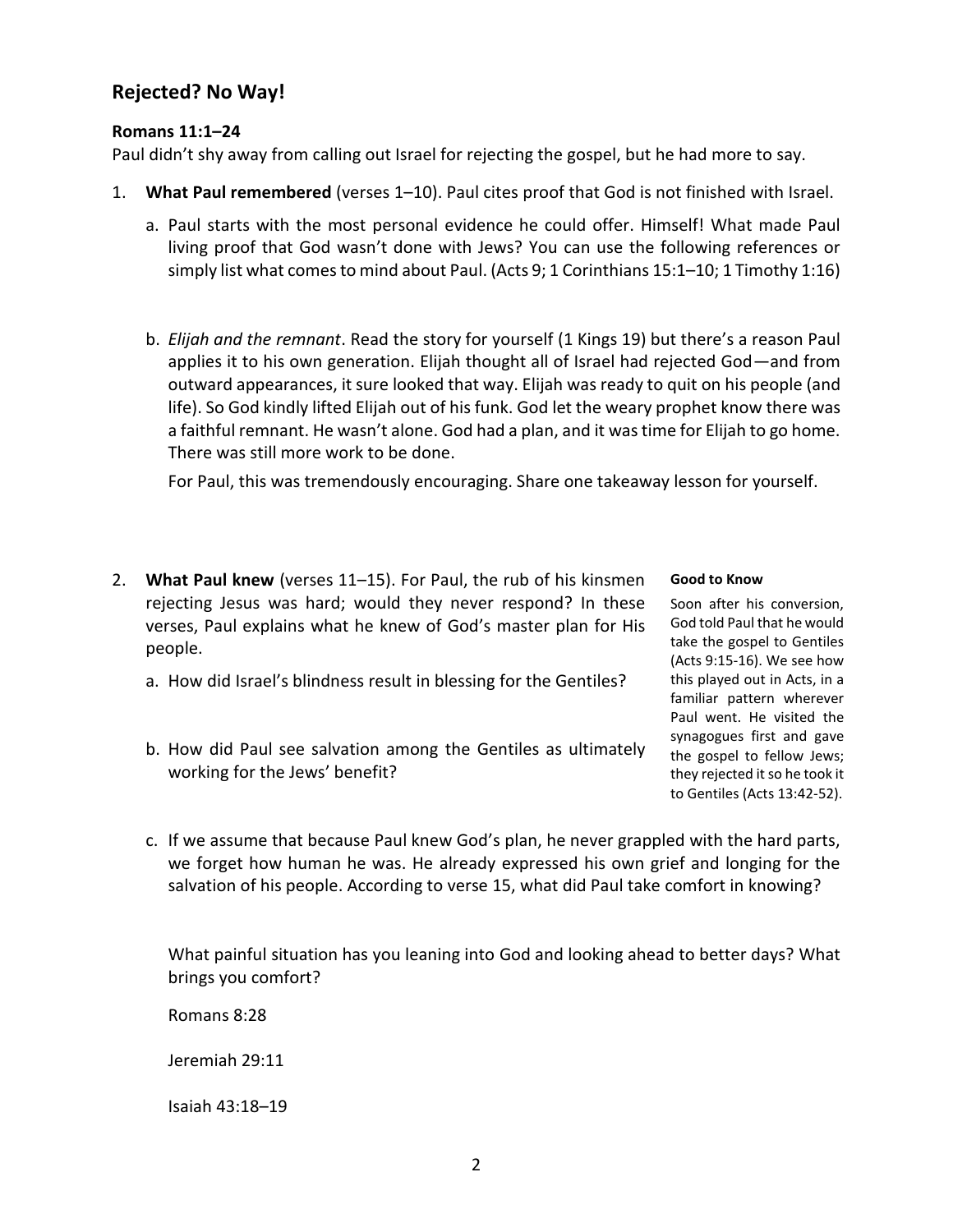3

- 3. **What Paul warned** (verses 16–24). Paul taught that Israel's rejection was temporary; one day the Jewish nation will be brought back to God. Two metaphors apply to Israel's natural heritage as God's chosen people. Again, Paul is showing that God is not done with Israel.
	- a. The olive tree is a symbol of the nation of Israel.\* The root is God's promise to Abraham. God keeps His promises and this is what supports and sustains Israel to this day.

Paul pictures unbelieving Jews as broken off branches and believing Gentiles as wild branches grafted in. Paul reminds his Gentile friends what got Jews in trouble in the first place and warns them not to have the same attitude.\*\* We have

#### *First Fruits*

It was Jewish custom to offer the first part of any produce to the Lord as a reminder that God is the source of all good things (Numbers 15:17-19). The sample represented the whole batch.

touched on this before (Romans 2:1–4, Romans 3:27). Since most believers in Rome were Gentile, Paul's concern was warranted. In your experience, what's the harm of:

Being on the receiving end of a superior attitude:

Being on the giving end of a superior attitude:

- b. What did Gentile believers need to remember about being given access (grafted in) to God's covenant with Abraham? What had they done to deserve all of the advantages and privileges that God had promised Abraham? Please explain.
- c. Paul seriously warns Gentiles that they have no room to be proud and good reason for reverent fear (verse 20). If God didn't spare natural branches, He won't spare you.? It was true in Paul's day and true in ours.

#### **#wordstoknow**

Greek words/terms at a glance.

**kindness** (chrestos) goodness; absence of malice in thought, deed, and character

**severity** (apotomia) to cut off; as in the decisive removal of dead branches

**mercy** (eleeo) compassion; an active desire to remove man from the misery of sin

The Bible says what lies ahead for the church in the last days (1 Timothy 4; 2 Timothy 3). Jesus cautioned churches that grew complacent and self-satisfied that He would remove His presence and blessing if they didn't repent (Revelation 2–3). This is the best, albeit unpleasant, warning! On the upside, the Bible gives us hope and practical ways to respond. How can we, as the church, remain spiritually active, healthy, and engaged?

Colossians 4:2–6

2 Timothy 4:1–5

Titus 2:11–13

 $\overline{a}$ 

<sup>\*</sup> The olive tree is not a picture of the church; in the church, there is no difference between Jew and Gentile (Galatians 3:28). Paul is talking about Jews and Gentiles as people groups and their relative positions in God's plan.

<sup>\*\*</sup> Jews had always regarded themselves as God's special favorites and they despised Gentiles; now the tables were turned.

<sup>?</sup> Paul is not raising the possibility of a person losing their salvation; nothing can separate a *true believer* from God (Romans 8).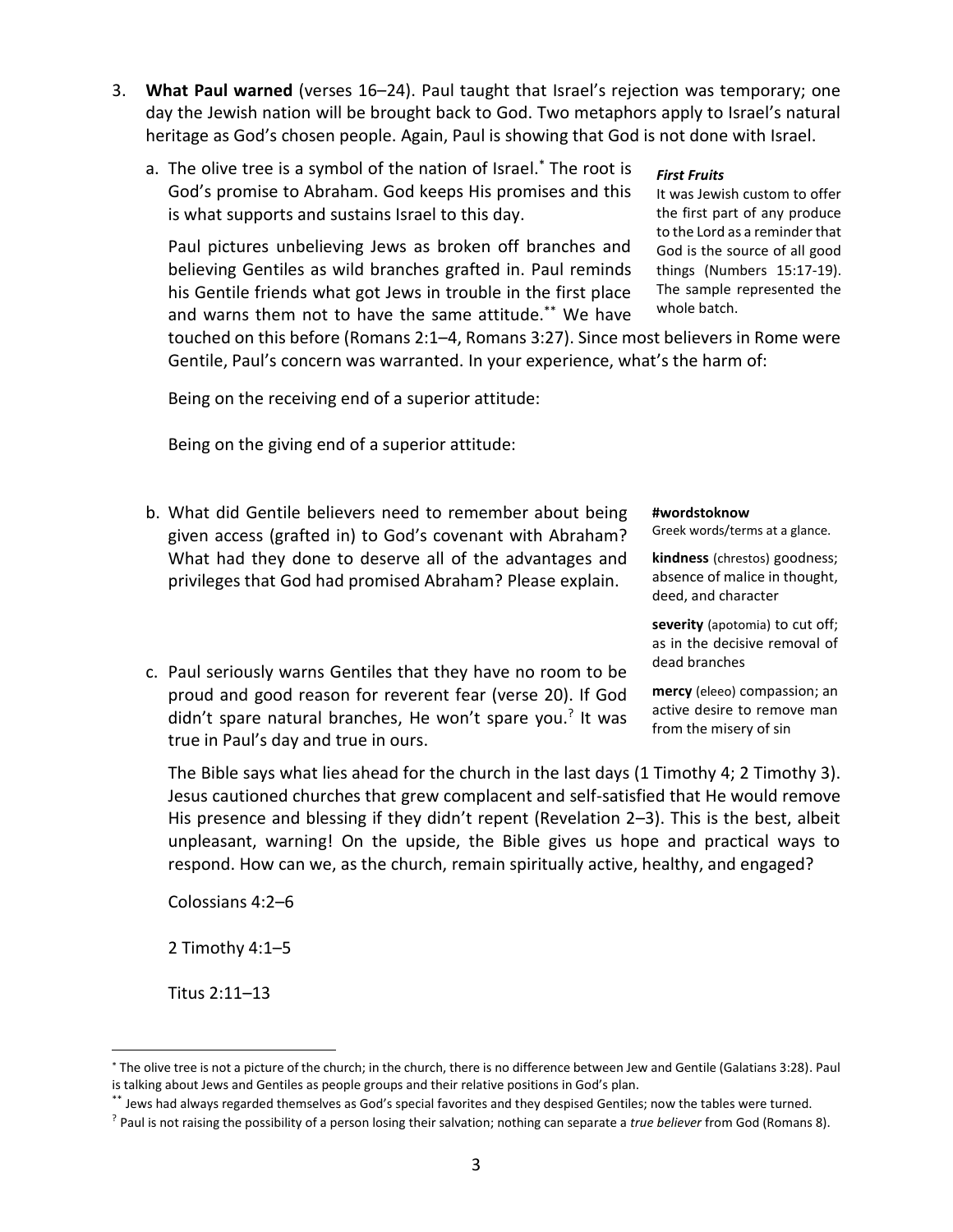### **Memory Verse**

As you memorize this verse, let it sink in and make it part of your prayers. Ask the Holy Spirit to examine your heart and increase your understanding.

## "Oh, the depth of the riches both of the wisdom and knowledge of God! How unsearchable are His judgments and His ways past founding out!" Romans 11:33 NKJV

*Think About It . . .* 

Which part of this verse resonates most with you today? How and in what way?

# **God's Mercy**

## **Romans 11:25–36**

Paul explains that when salvation among the Gentiles is fulfilled, Israel will turn back to God and embrace the gospel of grace.

- 1. **The mystery of God's mercy** (verses 25–32). Imagine how hard it must have been for a devout Jew like Paul, with the history and experience of his people flowing through his veins, to see them reject the gospel without a thought and refuse Jesus. *But it won't always be so*.
	- a. What did Paul want his Gentile friends to understand about God's love and purposes for the Jewish people?
	- b. Paul saw it was his responsibility and ours to arouse unbelieving Jewsto envy (*I want what you've got*). What will compel anyone to want what we've got?

John 13:34–35

Ephesians 4:29

Titus 3:1–2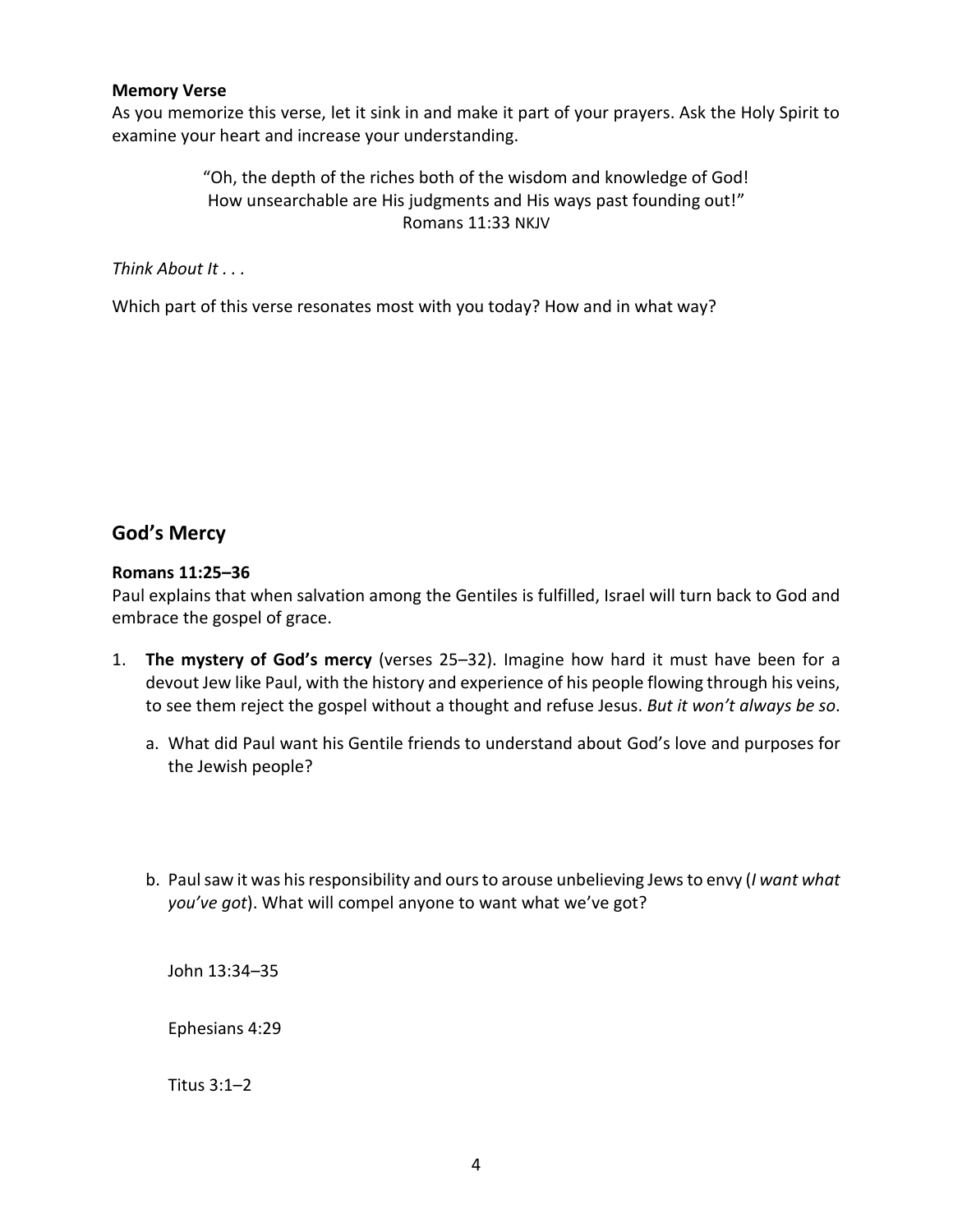- 2. *How the gospel changes everything*. We can't prove it, but it's entirely likely that Paul was accustomed to puzzled stares and hands up for questions every time he spoke out the mystery of God's mercy. No one can grasp every nuance of His grace, but this we know. God never condemns men who want to be saved—He saves men who deserve to be lost. When we remember this, the power of the gospel is good news all over again.
	- a. **The gospel is incentive to live in awe of God** (verses 33–36). Take time to meditate on these verses. It will take more than a 30-second look to grasp the extent of what Paul is expressing here. What stands out to you about God's character? His wisdom? His ways? His mercy?

**"The reverential fear of God mixed with love and fascination and astonishment and devotion is the most purifying emotion the human soul can know."**

**A.W. Tozer**

b. **The gospel is incentive to extend mercy and keep praying.** Paul emphasizes God's grace and patience towards Israel, even in their rebellion. At any time, when someone turns to Him, God will always forgive and welcome them back. Have you ever felt like giving up on someone who is calloused, unwilling to listen, and consistently rejects hearing the gospel? According to the verses below, what can you be sure is God's heart toward them?

Jeremiah 31:3

Isaiah 30:18

2 Peter 3:9

 $\overline{a}$ 

Does this realign your heart attitude to extend mercy and keep praying? In what way?

**Gospel at a Glance: The Depth and Riches of God's Wisdom |** "Having contemplated God's great plan of salvation for Jews and Gentiles, all Paul could do was sing a hymn of praise. Only a God as wise as our God could take the fall of Israel and turn it into salvation for the world! His plans will not be aborted nor will His purposes lack fulfillment. No human being can fully know the mind of the Lord; and the more we study His ways, the more we offer Him praise." – Warren Wiersbe<sup>1</sup>

<sup>1</sup> Warren Wiersbe, *Bible Exposition Commentary/New Testament, Volume 1*, (Colorado Springs, Colorado: Cook Communications, 2001), p. 553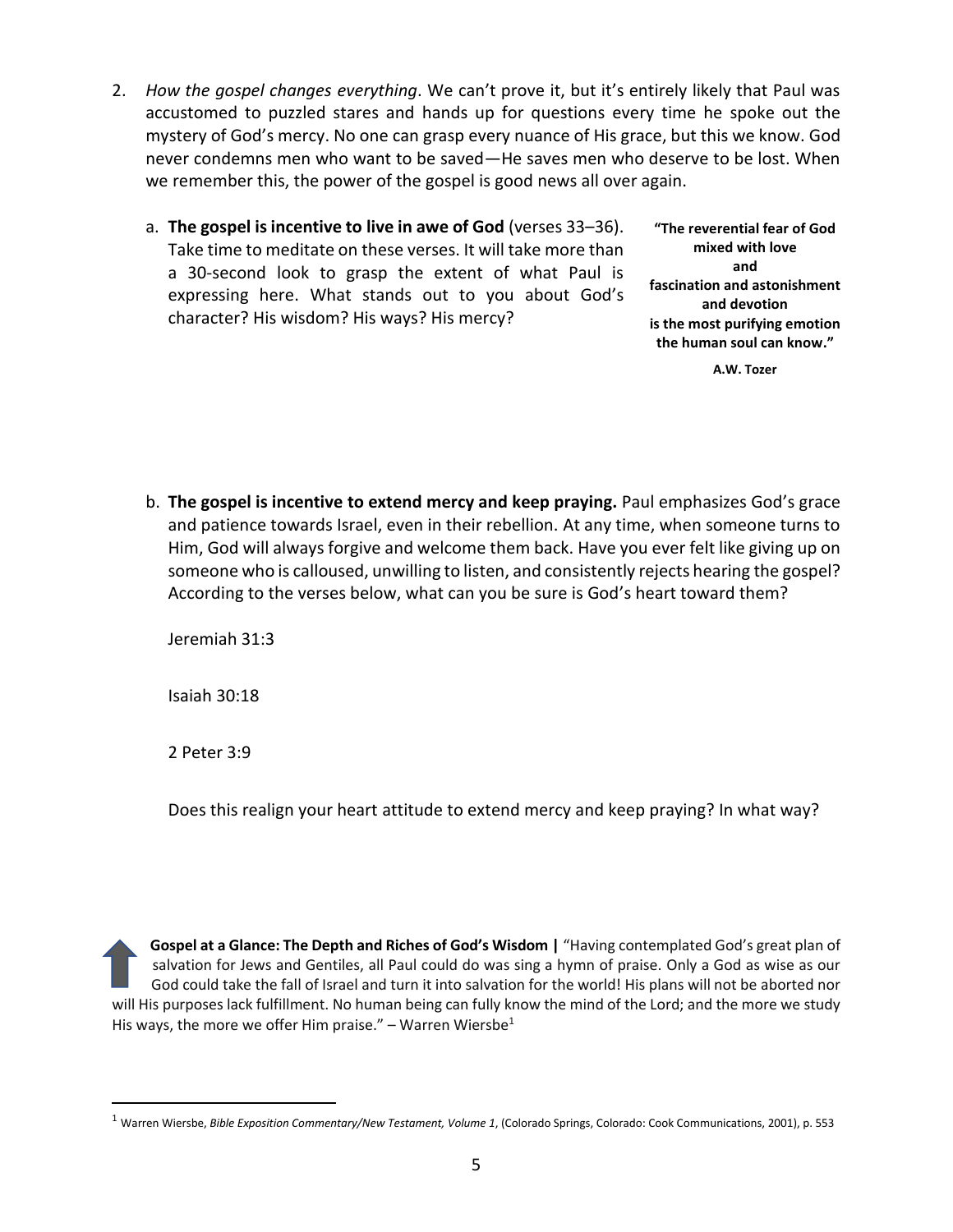# **Adoration Confession Thankfulness Supplication**

"Pray in the Spirit on all occasions with all kinds of prayers and requests. With this in mind, be alert and always keep on praying for all the Lord's people." Ephesians 6:18 NIV

In each session, we will pray-for ourselves, for others, for our church, and for our nation. As a focus for prayer, use the memory verse, another scripture, or what the Lord has impressed on you from the chapter. No need to be profound or elaborate, just authentic.

Write a simple prayer, including each element here.

|                | the control of the control of the control of the control of the control of the control of |
|----------------|-------------------------------------------------------------------------------------------|
|                |                                                                                           |
|                |                                                                                           |
|                | $\mathsf{C}$ $\qquad \qquad$                                                              |
|                |                                                                                           |
|                |                                                                                           |
| <b>College</b> |                                                                                           |
|                |                                                                                           |
|                |                                                                                           |
|                |                                                                                           |
|                |                                                                                           |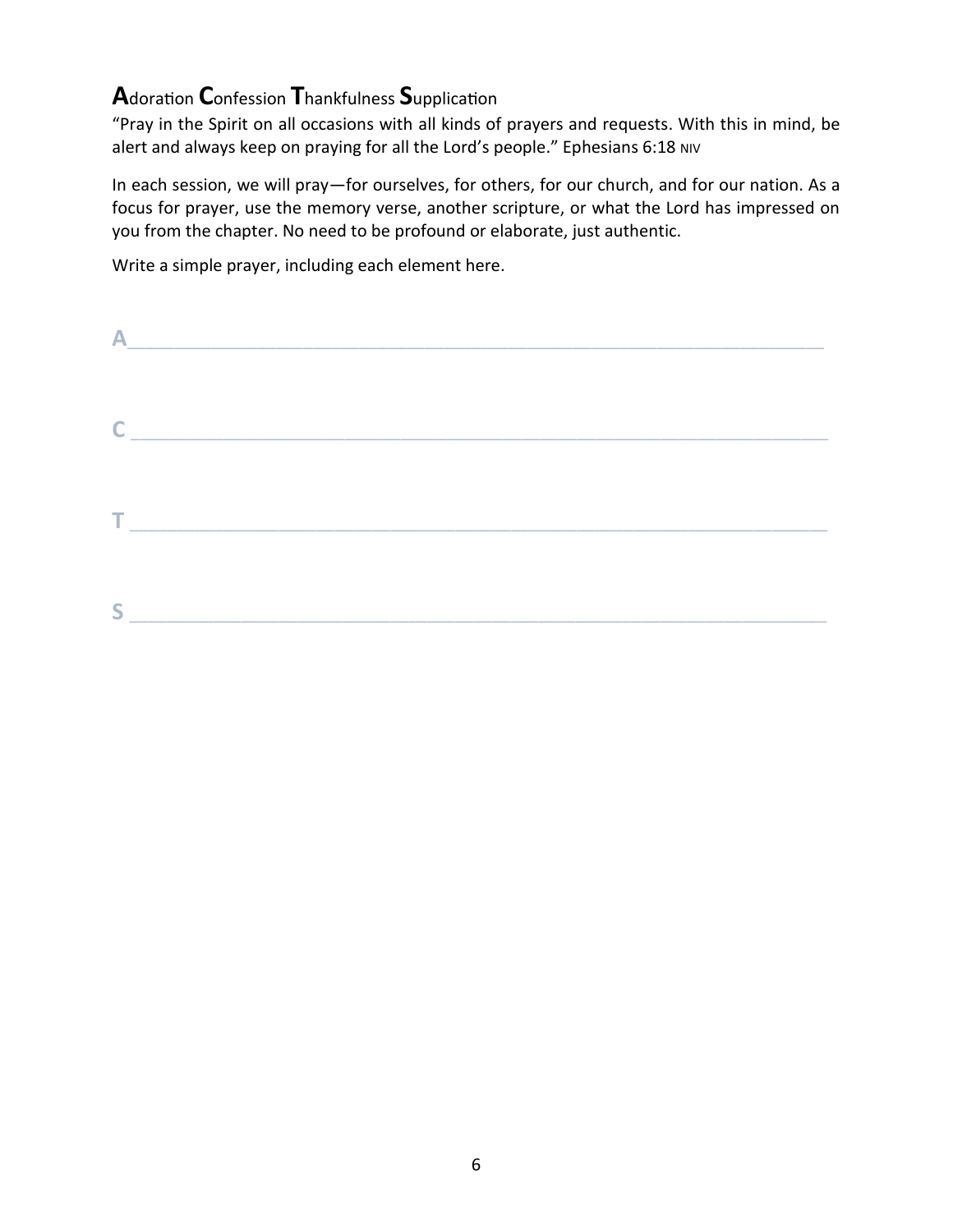| Notes |  |  |
|-------|--|--|
|       |  |  |
|       |  |  |
|       |  |  |
|       |  |  |
|       |  |  |
|       |  |  |
|       |  |  |
|       |  |  |
|       |  |  |
|       |  |  |
|       |  |  |
|       |  |  |
|       |  |  |
|       |  |  |
|       |  |  |
|       |  |  |
|       |  |  |
|       |  |  |
|       |  |  |
|       |  |  |
|       |  |  |
|       |  |  |
|       |  |  |
|       |  |  |
|       |  |  |
|       |  |  |
|       |  |  |
|       |  |  |

# $\overline{7}$